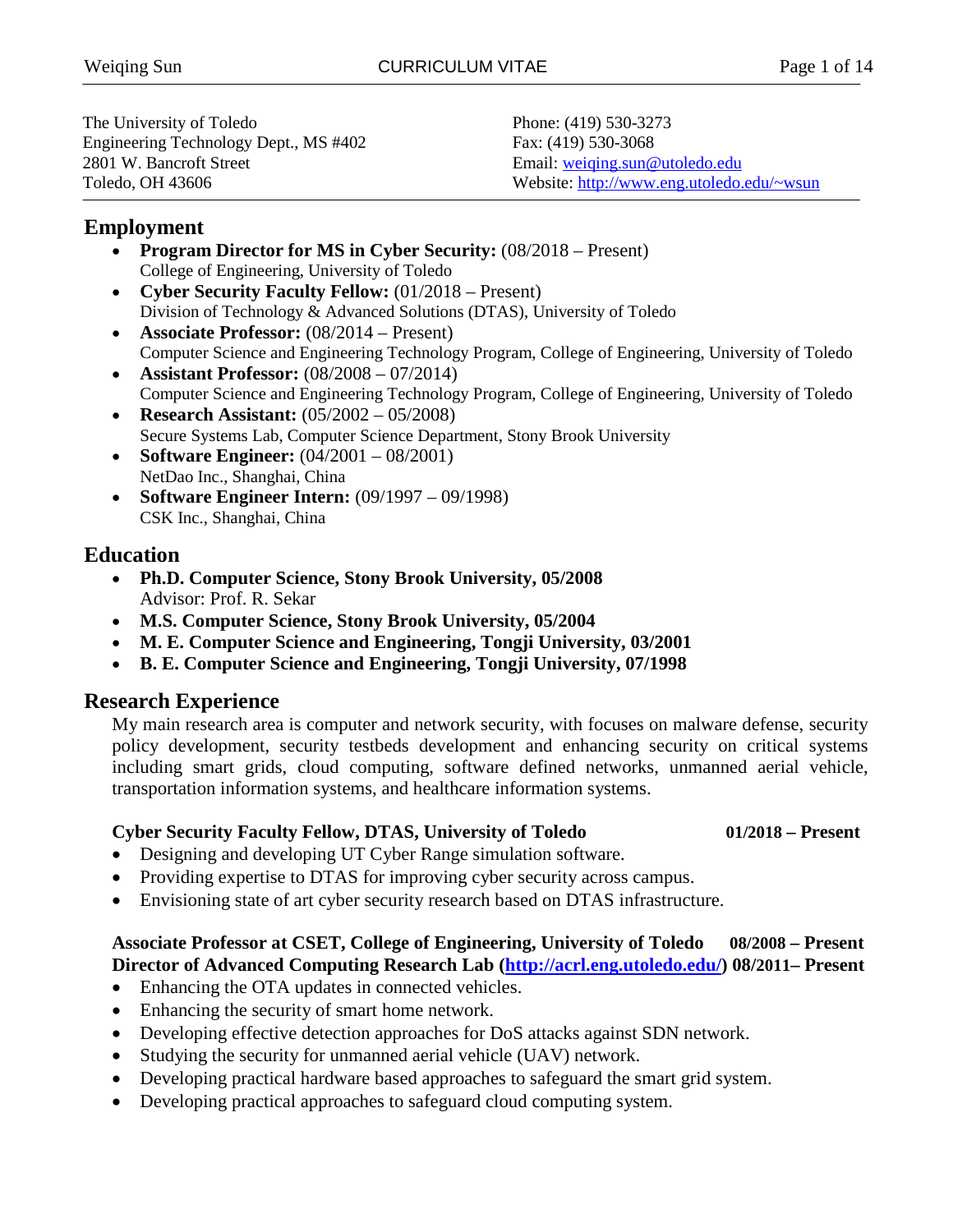• Studying and enhancing RBAC model (Role-Based Access Control).

### **Research Assistant at Secure Systems Lab, Stony Brook University 05/2002 – 05/2008**

- Developed practical information flow based policies and framework to safeguard computer system integrity against malware.
- Designed and developed a tool to secure the software installation process.
- Developed Safe Execution Environments to isolate executions of untrusted applications.
- Developed a platform to provide cost-effective virtual networks for security based experiments.
- Designed and developed a hybrid system call interception framework to extend functionalities of operating systems.

### **Research Assistant at Network Lab, Tongji University 09/1999 – 03/2001**

- Designed and developed a telenet testing system.
- Designed and developed a Linux VPN gateway system based on IPSec protocols.

## **Teaching Experience**

### **Associate Professor at CSET, University of Toledo 08/2008 – Present**

- Redeveloped CSET 3150 (Advanced Programming, Introduction to Algorithms), CSET 3600 (Software Engineering), CSET 4250 (Comparative Programming Languages) and CSET 4850/EECS 6980-150 (Computer and Network Security).
- Deployed VNetLab (virtual network testbed) and developed LightVN (a lightweight virtual network testbed) to support hands-on projects for CSET 4850/EECS 6980-150.
- Instructor of both undergraduate and graduate level courses, University of Toledo, fall 2008 spring 2019.
	- Undergraduate level courses (in both on-campus and online formats): EET 2420 (Electrical Instrumentation Laboratory), CSET 3150 (Introduction to Algorithms), CSET 3200 (Web Services), CSET 3600 (Software Engineering), CSET 4100 (Server-side Web Programming), CSET 4250 (Comparative Programming Languages) and CSET 4850 (Computer and Network Security).
	- Graduate level courses: GNEN 6980/EECS 6980/8980 (Network Security), EECS 5920 (Projects), EECS 6960 (Master's Graduate Research And Thesis), EECS 6990/8990 (Independent Study), and EECS 8960 (Dissertation).
- Research Advisor (Co-advisor) of 40 graduate students (PhD: 6, MS: 34), University of Toledo, fall 2008 – spring 2019.
- Faculty Advisor of 17 senior capstone design team projects, University of Toledo, fall 2008 spring 2019.

### **Teaching Assistant, Stony Brook University 01/2002 – 01/2008**

- Mentor of 6 graduate students, Secure Systems Lab, Stony Brook University, 2004 2008.
- Course Lab Administrator, CSE 408 (Network Security) and CSE 508 (Advanced Network Security), Stony Brook University, 2004.
- Teaching Assistant, CSE 533 (Network Programming), Stony Brook University, 2002.

### **Student Advisor, Tongji University 09/1999 – 03/2001**

• Mentor of 70 undergraduate students in CSE'97 undergraduate class.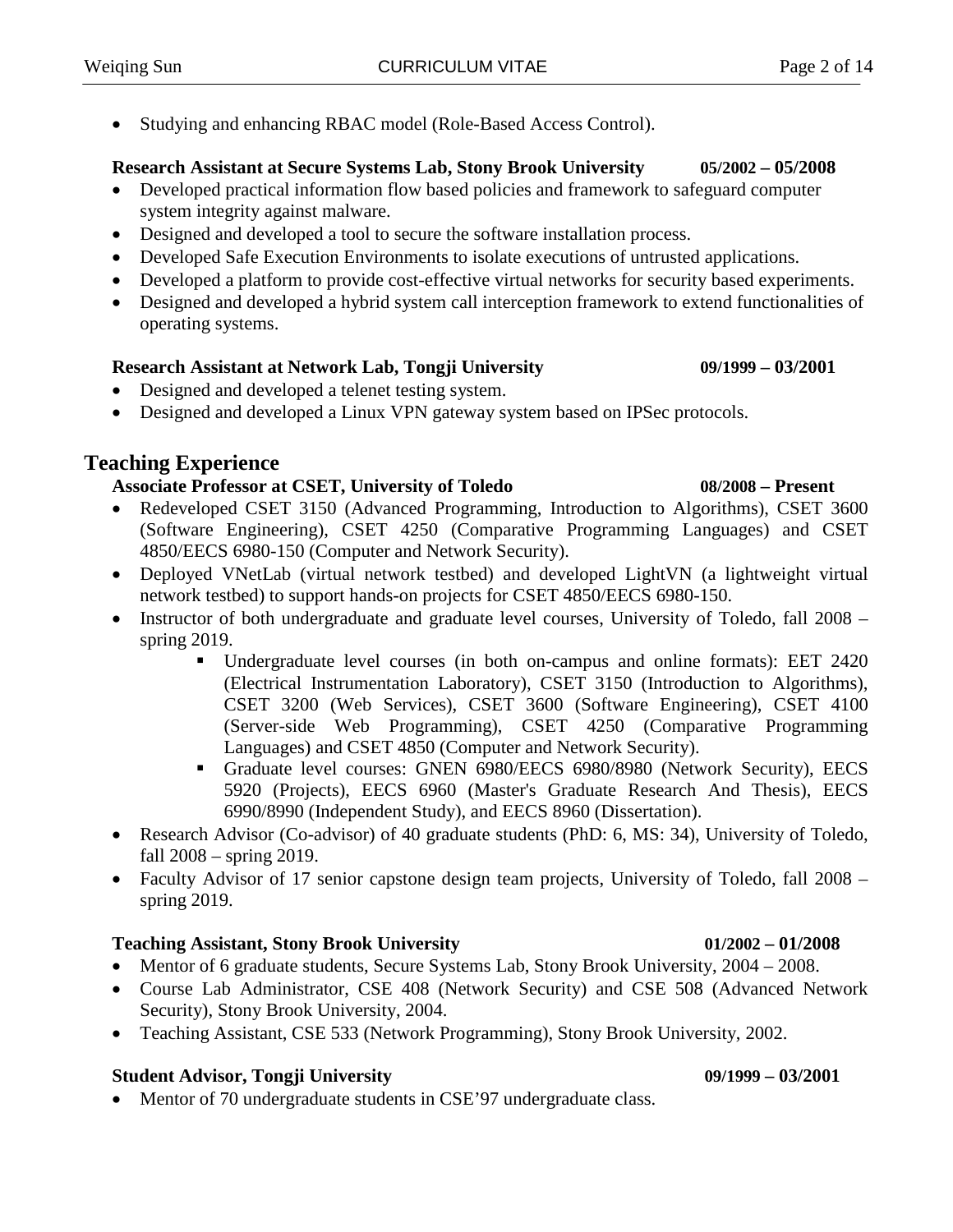## **Book Chapters, Journal and Conference Publications**

- 1. **Application of Deep Learning as a Pattern Recognition Technique in Information Security**, Safia Rahmat, Quamar Niyaz, Ahmad Y Javaid, and *Weiqing Sun*, In Advances in Pattern Recognition Research, Eds: Thomas Lu, Senior Researcher & Tien-Hsin Chao, Principal Researcher, NASA/JPL/Caltech, NOVA Science Publishers. Nov. 2018.
- 2. **Security Enhancement of Over-the-Air Update for Connected Vehicles**, Akshay Chawan, *Weiqing Sun*, Ahmad Javaid, and Umesh Gurav, 2018 International Workshop on Security and Privacy Assurance Technologies for Emerging Networks (SPATEN 2018), Tianjin, China, June 20-22, 2018.
- 3. **A Web-based Lightweight Testbed for Supporting Network Security Hands-on Labs**, Wei Liu, Quamar Niyaz, *Weiqing Sun*, and Ahmad Y Javaid, 18th Annual IEEE International Conference On Electro Information Technology (EIT 2018), Rochester, Michigan, USA, May 3-5, 2018.
- 4. **A Deep Learning based DDoS Detection in Software-defined Networking (SDN)**, Quamar Niyaz, *Weiqing Sun*, and Ahmad Javaid, In EAI Endorsed Transactions on Security and Safety, 17(12): e2, Dec. 2017.
- 5. **Efficient Isolation Enabled Role-Based Access Control for Database Systems**, Mohammad Rahat Helal, *Weiqing Sun*, and Ahmad Y Javaid, In the 2017 International Conference on Security and Management (SAM 2017), Las Vegas, USA, July 17-20, 2017.
- 6. **Analysis of Global Positioning System-based attacks and a novel Global Positioning System spoofing detection/mitigation algorithm for unmanned aerial vehicle simulation**, Javaid, Ahmad Y., Farha Jahan, and *Weiqing Sun*, Simulation, Vol. 93, no. 5 (May 2017): 427-441.
- 7. **Normal and Anomalous Traffic Flow Pattern Analysis for Organizational Networks**, Safia Rahmat, Quamar Niyaz, Ahmad Y Javaid, and *Weiqing Sun*, In 2017 IEEE 30th Canadian Conference on Electrical and Computer Engineering (CCECE), Windsor, ON, April 30-May 3, 2017.
- 8. **Distributed Network Traffic Feature Extraction for a Real-time IDS**, Ahmad M Karimi, Quamar Niyaz, *Weiqing Sun*, Ahmad Javaid, and Vijay K Devabhaktuni, In 17th IEEE Electro/Information Technology (EIT 2016), Grand Forks, North Dakota, May 2016.
- 9. **Efficient Spam Detection across Online Social Networks**, Hailu Xu, *Weiqing Sun*, and Ahmad Javaid, In IEEE International Conference on Big Data Analysis (ICBDA), Hangzhou, China, March 2016.
- 10. **A Deep Learning Approach for Network Intrusion Detection System**, Quamar Niyaz, *Weiqing Sun*, Ahmad Y Javaid, and Mansoor Alam, 9th EAI International Conference on Bio-inspired Information and Communications Technologies, New York City, NY, Dec. 2015.
- 11. **GNSSim: An open source GNSS/GPS framework for Unmanned Aerial Vehicular Network Simulation**, Farha Jahan, Ahmad Y. Javaid, *Weiqing Sun*, Mansoor Alam, In EAI Endorsed Transactions on Mobile Communication and Application, 15(6): e2, Aug. 2015.
- 12. **LightVN: A Light-Weight Testbed for Network and Security Experiments**, Quamar Niyaz, *Weiqing Sun*, Rao Xu, and Mansoor Alam, 12th International Conference on Information Technology: New Generations (ITNG 2015), Las Vegas, Nevada, Apr. 2015.
- 13. **Impact on SDN Powered Network Services under Adversarial Attacks**, Quamar Niyaz, *Weiqing Sun*, and Mansoor Alam, 2015 International Conference on Soft Computing and Software Engineering (SCSE'15), Berkeley, CA, Mar. 2015.
- 14. **Single and Multiple UAV Cyber-Attack Simulation and Performance Evaluation**, Ahmad Javaid, *Weiqing Sun*, and Mansoor Alam, EAI Endorsed Transactions on Scalable Information Systems, 15(4): e4, Feb. 2015.
- 15. **Security Enhancement of Secure USB Debugging in Android System**, Mingzhe Xu, *Weiqing Sun*, and Mansoor Alam, 12th Annual IEEE Consumer Communications & Networking Conference (CCNC 2015), Las Vegas, Nevada, January 2015.
- 16. **UAVNet Simulation in UAVSim: A performance evaluation and enhancement**, Ahmad Javaid, *Weiqing Sun*, and Mansoor Alam, 9th International Conference on Testbeds and Research Infrastructures for the Development of Networks & Communities (TridentCom 2014), Guangzhou, China, May 2014.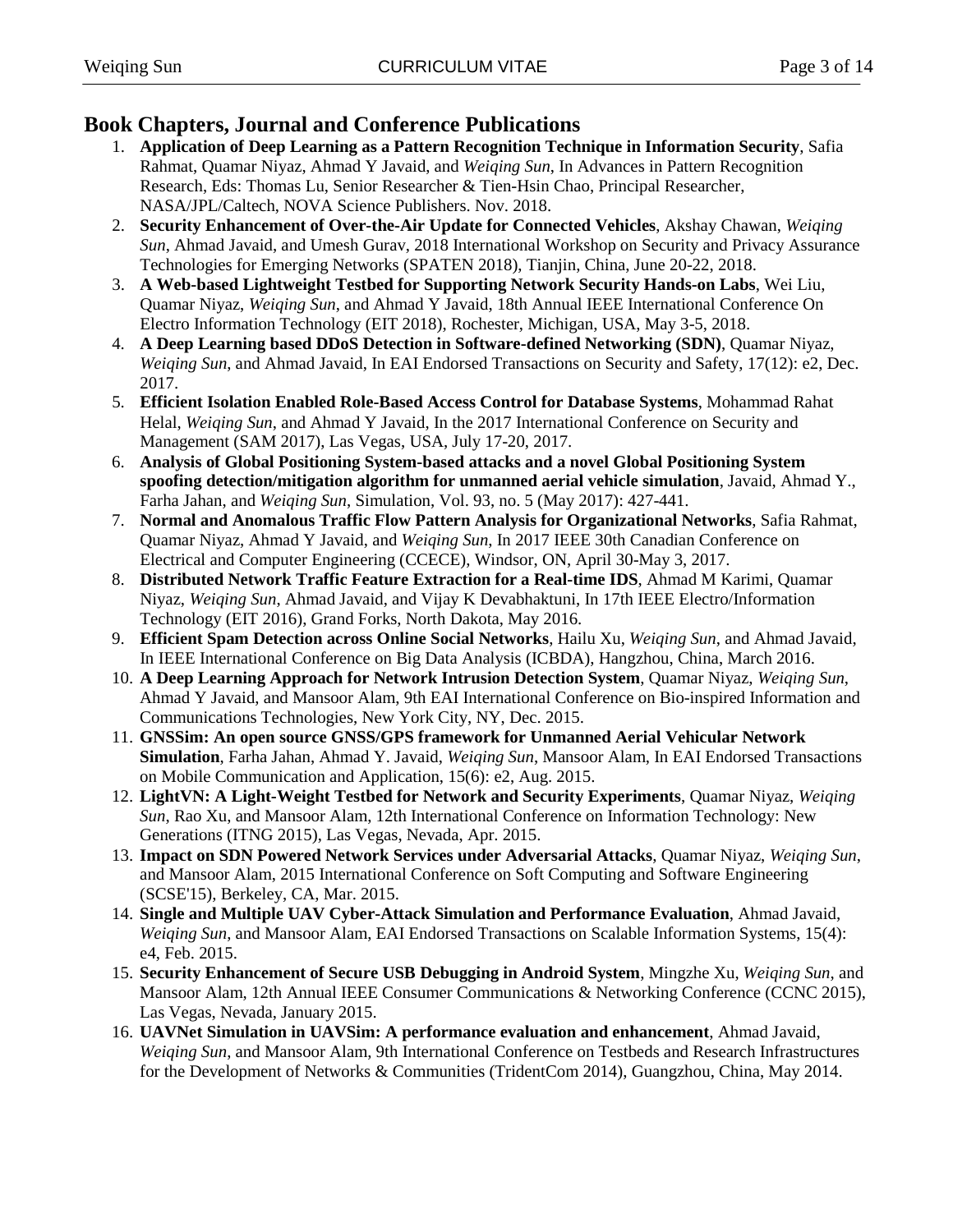- 17. **A Smart Home Network Simulation Testbed for Cybersecurity Experimentation**, Jizhou Tong, *Weiqing Sun*, and Lingfeng Wang, 9th International Conference on Testbeds and Research Infrastructures for the Development of Networks & Communities (TridentCom 2014), Guangzhou, China, May 2014.
- 18. **Impact of UPFC on Power System Reliability Considering its Cyber Vulnerability**, Yingmeng Xiang, Yichi Zhang, Lingfeng Wang, and *Weiqing Sun*, 2014 IEEE PES T&D Conference and Exposition, Chicago, IL, USA, April 2014.
- 19. **UAVSim: A Simulation Testbed for Unmanned Aerial Vehicle Network Cyber Security Analysis**, Ahmad Javaid, Weiqing Sun, and Mansoor Alam, published in Proceedings of IEEE GLOBECOM Workshop Wi-UAV 2013 (5th International Workshop on Wireless Networking and Control for Unmanned Autonomous Vehicles), Atlanta, GA, December 2013.
- 20. **A Flexible Role-Based Delegation Model with Dynamic Delegation Role Structure**, Zidong Liu, *Weiqing Sun*, and Mansoor Alam, The 2013 International Conference on Security and Management (SAM'13), Las Vegas, USA, July 2013.
- 21. **A Preliminary Study of Power System Reliability Evaluation Considering Cyber Attack Effects**, Yichi Zhang, Lingfeng Wang, and *Weiqing Sun*, 2013 IEEE PES General Meeting, Vancouver, BC, Canada, July 2013.
- 22. **Placement of Primary-Secondary Trust Nodes in Smart Grid Communication Network**, Yichi Zhang, *Weiqing Sun*, and Lingfeng Wang, 2013 IEEE PES General Meeting, Vancouver, BC, Canada, July 2013.
- 23. **An Information Flow Security Model for Home Area Network of Smart Grid**, Jizhou Tong, *Weiqing Sun*, and Lingfeng Wang, 3rd IEEE International Conference on Cyber Technology in Automation, Control and Intelligent Systems (IEEE-CYBER 2013), Nanjing, China, May 2013.
- 24. **Investigating the Impact of Cyber Attacks on Power System Reliability**, Yichi Zhang, Lingfeng Wang, and *Weiqing Sun*, 3rd IEEE International Conference on Cyber Technology in Automation, Control and Intelligent Systems (IEEE-CYBER 2013), Nanjing, China, May 2013.
- 25. **Trust System Design Optimization in Smart Grid Network Infrastructure**, Yichi Zhang, Lingfeng Wang, and *Weiqing Sun*, IEEE Transactions on Smart Grid, pp. 184-195, vol. 4, no. 1, March 2013.
- 26. **Efficient Trust Node Aware Routing in ZigBee Communication Network of Smart Grid**, Yichi Zhang, *Weiqing Sun*, Lingfeng Wang, The 10th International Power and Energy Conference (IPEC 2012), Ho Chi Minh City, Vietnam, December 2012.
- 27. **Cyber Security Threat Analysis and Modeling of an Unmanned Aerial Vehicle System**, Ahmad Javaid, *Weiqing Sun*, Vijay Devabhaktuni, and Mansoor Alam, 2012 IEEE International Conference on Technologies for Homeland Security (HST' 12), Waltham, MA, November 2012.
- 28. **A Neural Network Based Distributed Intrusion Detection System on Cloud Platform**, Zhe Li, *Weiqing Sun*, and Lingfeng Wang, 2012 2nd IEEE International Conference on Cloud Computing and Intelligence Systems (CCIS 2012), Hangzhou, China, Oct. 30-Nov. 1, 2012.
- 29. **FPGA Based Key Generation Technique for Anti-Counterfeiting Methods using Physically Unclonable Functions and Artificial Intelligence**, Swetha Pappala, Mohammed Niamat, and *Weiqing Sun*, 22nd International Conference on Field Programmable Logic and Applications, FPL'12, Oslo, Norway, Aug. 29-31, 2012.
- 30. **FPGA Based Device Specific Key Generation Method using Physically Unclonable Functions and Neural Networks**, Swetha Pappala, Mohammed Niamat, and *Weiqing Sun*, 55th Int'l Midwest Symposium on Circuits & System, MWSCAS'12, Aug. 2012.
- 31. **Location and Communication Routing Optimization of Trust Nodes in Smart Grid Network Infrastructure**, Yichi Zhang, *Weiqing Sun*, and Lingfeng Wang, 2012 IEEE Power & Energy Society General Meeting, San Diego, California, July 2012.
- 32. **FPGA Based Physically Unclonable Functions and Neural Networks for Preventing Counterfeiting Problems**, Swetha Pappala, Mohammed Niamat, and *Weiqing Sun*, 18th International Conference on Parallel and Distributed Processing Techniques and Applications (PDPTA'12) WORLDCOMP'12, July 2012.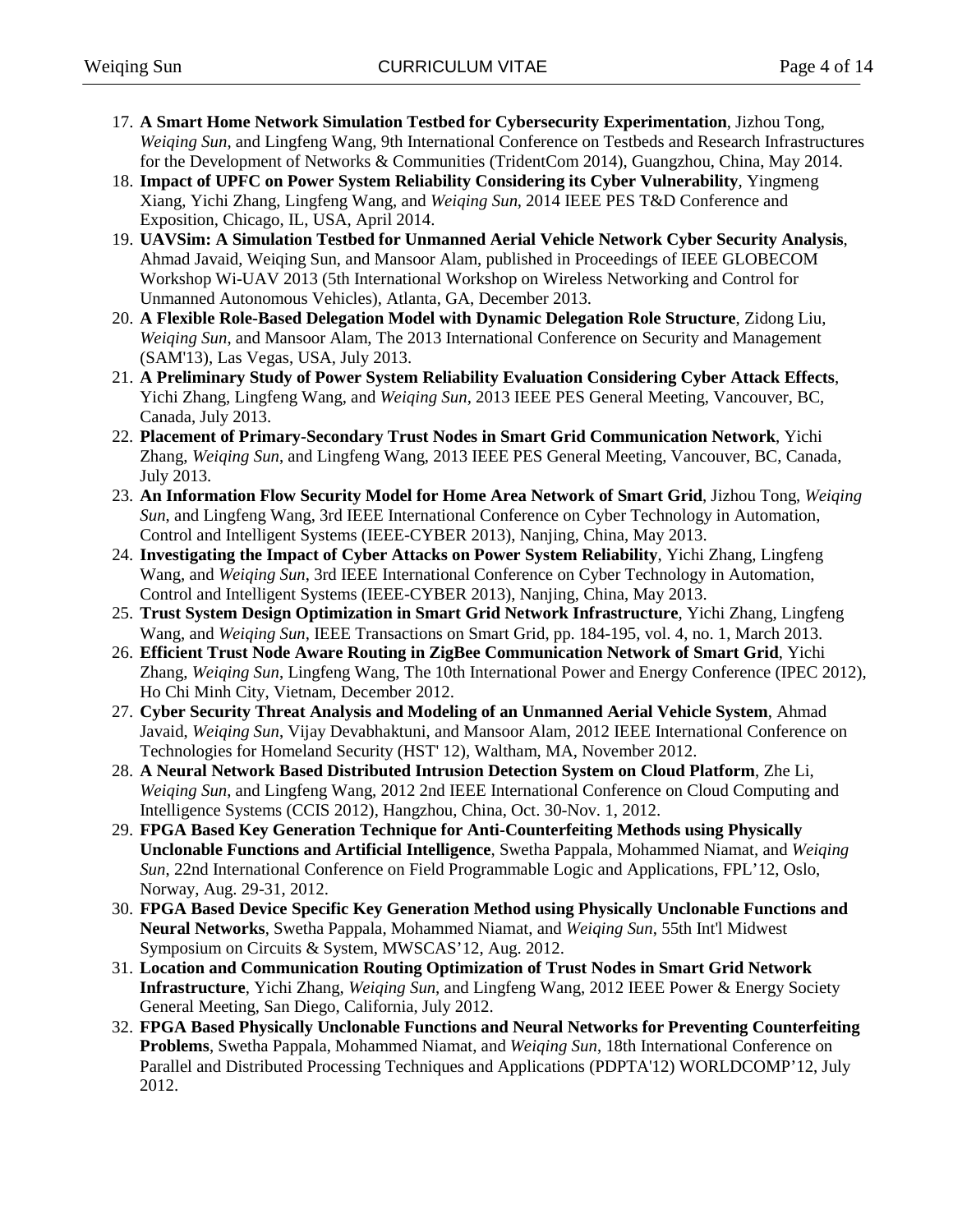- 33. **A Real-Time Testbed for Routing Network**, Kang Yao, *Weiqing Sun*, Mansoor Alam, Mingzhe Xu, and Vijay Devabhaktuni, 8th International ICST Conference on Testbeds and Research Infrastructures for the Development of Networks and Communities (TridentCom 2012), Thessaloniki, Greece, June 2012.
- 34. **FPGA based Trustworthy Authentication Technique using Physically Unclonable Functions and Artificial Intelligence**, Swetha Pappala, Mohammed Niamat, and *Weiqing Sun*, IEEE International Symposium on Hardware-Oriented Security and Trust (HOST 2012), San Francisco, California, June 2012.
- 35. **Fault-tolerant Optimal Routing of Trust Nodes in Smart Grid Communications,** Yichi Zhang, *Weiging Sun*, and Lingfeng Wang, 2<sup>nd</sup> IEEE International Conference on Cyber Technology in Automation, Control and Intelligent Systems (IEEE-CYBER 2012), Bangkok, Thailand, May 2012.
- 36. **A Healthcare Information System with Augmented Access Controls,** Nagajyothi Gunti, *Weiqing Sun*, Mingzhe Xu, Zidong Liu, Mohammed Niamat and Mansoor Alam, 14<sup>th</sup> Asia-Pacific Web Conference (APWeb 2012), Kunming, China, Apr. 2012.
- 37. **A Multi-Level Communication Architecture of Smart Grid Based on Congestion Aware Wireless Mesh Network,** Yichi Zhang, *Weiqing Sun*, Lingfeng Wang, Hong Wang, Robert C. Green II, and Mansoor Alam, 2011 North American Power Symposium (NAPS 2011), Boston, MA, Aug. 4-6, 2011.
- 38. **I-RBAC: Isolation Enabled Role-Based Access Control**, Nagajyothi Gunti, *Weiqing Sun* and Mohammed Niamat, Ninth Annual Conference on Privacy, Security and Trust (PST 2011), Montreal, Quebec, Canada, July 19-21, 2011.
- 39. **Distributed Intrusion Detection System in A Multi-Layer Network Architecture of Smart Grids**, Yichi Zhang, Lingfeng Wang, *Weiqing Sun*, Robert C. Green II, and Mansoor Alam, IEEE Transactions on Smart Grid, Special issue on Cyber, Physical and System Security for Smart Grid, pp. 796-808, vol. 2, no. 4, July 2011.
- 40. **Artificial Immune System based Intrusion Detection in A Distributed Hierarchical Network Architecture of Smart Grid**, Yichi Zhang, Lingfeng Wang, *Weiqing Sun*, Robert C. Green II, and Mansoor Alam, 2011 IEEE Power & Energy Society General Meeting, Detroit, Michigan, July 2011. (selected for a 3-hour combo session presentation)
- 41. **Collabra: A Xen Hypervisor based Collaborative Intrusion Detection System**, Saketh Bharadwaja, *Weiging Sun*, Mohammed Niamat and Fangyang Shen, 8<sup>th</sup> International Conference on Information Technology: New Generations (ITNG 2011), Las Vegas, Nevada, Apr. 2011.
- 42. **Integrating Computer Science and Engineering technology to implement an ABET accredited Program**, Daniel Solarek, Hong Wang, Allen Rioux, William Evans and *Weiqing Sun*, 2010 ASEE Annual Conference & Exposition, Louisville, Kentucky, June 2010.
- 43. **Experiences from a Time-Condensed Computer Security Class**, *Weiqing Sun*, 7th International Conference on Information Technology: New Generations (ITNG 2010), Las Vegas, Nevada, Apr. 2010.
- 44. **Alcatraz: An Isolated Environment for Experimenting with Untrusted Software**, Zhenkai Liang, *Weiqing Sun*, R. Sekar and V.N. Venkatakrishnan, in ACM Transactions on Information and System Security (TISSEC), Vol. 12, No. 3, Jan. 2009.
- 45. **V-NetLab: An Approach for Realizing Logically Isolated Networks for Security Experiments**, *Weiqing Sun*, Varun Katta, Kumar Krishna and R. Sekar, in Workshop on Cyber Security Experimentation and Test (CSET 08), San Jose, CA, July 2008.
- 46. **Expanding Malware Defense by Securing Software Installations**, *Weiqing Sun*, R. Sekar, Zhenkai Liang and V.N. Venkatakrishnan, in 5th Conference on Detection of Intrusions and Malware & Vulnerability Assessment (DIMVA 08), Paris, France, July 2008.
- 47. **Practical Proactive Integrity Preservation: A Basis for Malware Defense**, *Weiqing Sun*, R. Sekar, Gaurav Poothia and Tejas Karandikar, in 2008 IEEE Symposium on Security and Privacy (S&P 2008), Oakland, CA, May 2008.
- 48. **One-way Isolation: An Effective Approach for Realizing Safe Execution Environments**, *Weiqing Sun*, Zhenkai Liang, R. Sekar and V.N. Venkatakrishnan, in 12th Annual Network and Distributed System Security Symposium (NDSS 05), San Diego, California, Feb. 2005.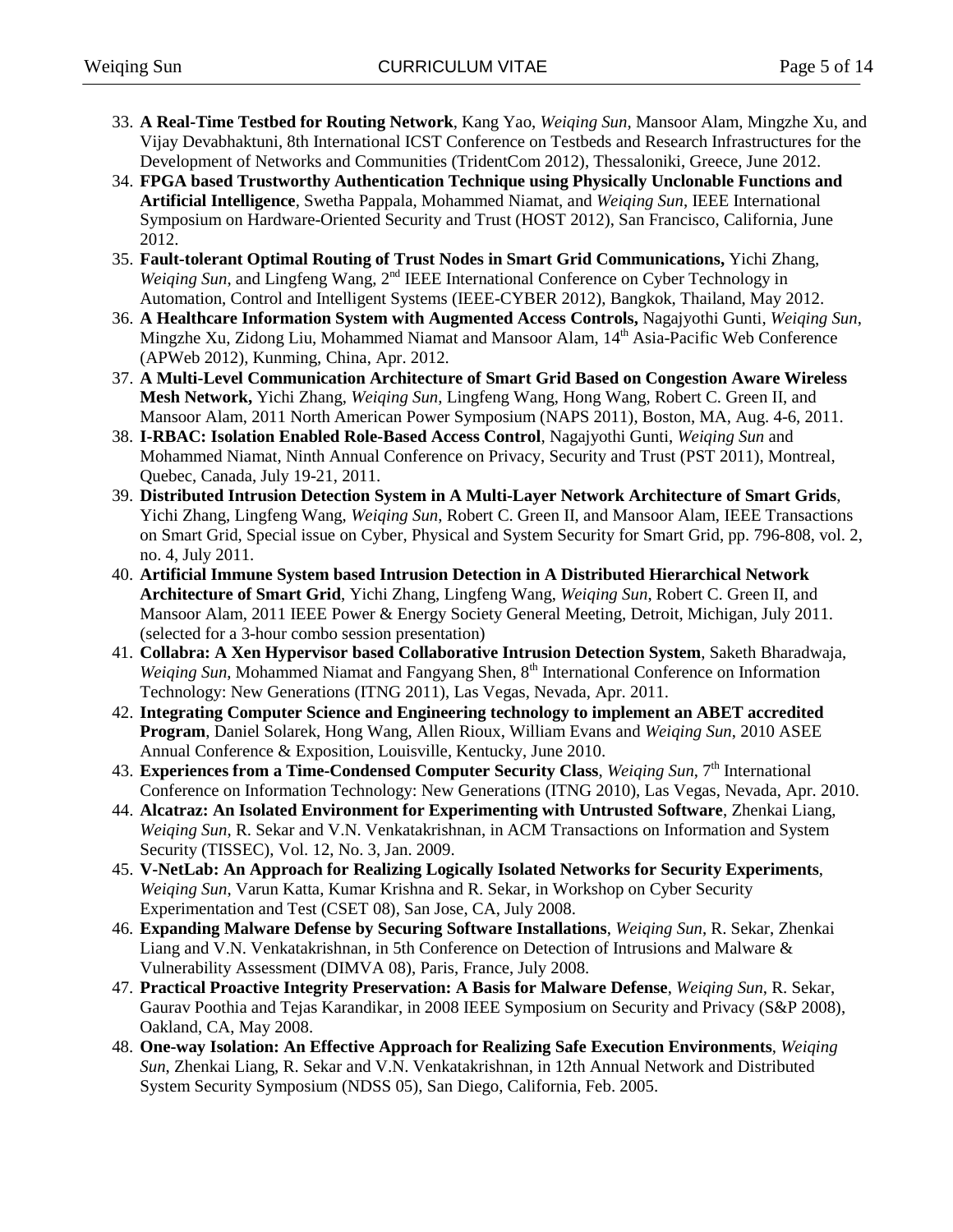- 49. **V-NetLab: A Cost-Effective Platform to Support Course Projects in Computer Security**, Kumar Krishna, *Weiqing Sun*, Pratik Rana, Tianning Li and R. Sekar, in 9th Annual Colloquium for Information Systems Security Education (CISSE 05), Atlanta, GA, Jun. 2005.
- 50. **The Design and Implementation of A Linux-based VPN Server**, *Weiqing Sun*, and Yiqun Zhao, Computer Engineering and Applications, Vol. 38, No. 1, pp. 174-176, 2002, China.
- 51. **A Study on the VPN-Solution to Supply Chain Enterprises Based on Internet/Intranet,** Haihang Wang, Chengxiang Tan, *Weiqing Sun*, and Yiqun Zhao, Application Research of Computers, Vol. 19, No. 4, pp. 17-20, 2002, China.
- 52. **The State of the Art and Developing Trend for the Research and Applications of VPN Technology**, Haihang Wang, Chengxiang Tan, *Weiqing Sun*, and Yiqun Zhao, Computer Engineering and Applications, Vol. 37, No. 23, pp. 14-16,168, 2001, China.
- 53. **VPN Tunneling Technology,** *Weiqing Sun*, and Yiqun Zhao, Application Research of Computers, Vol. 17, No. 8, pp. 55-57, 2000, China.
- 54. **The Telenet Test-system and Its Security,** Tao Tao, Yiqun Zhao, Ting Wang, and *Weiqing Sun*, Computer Engineering, Vol. 25, No. 9, pp. 77-79, 1999, China.

## **Research Talks**

- **Security Enhancement of Over-the-Air Update for Connected Vehicles**, Akshay Chawan, *Weiqing Sun*, Ahmad Javaid, and Umesh Gurav, 2018 International Workshop on Security and Privacy Assurance Technologies for Emerging Networks (SPATEN 2018), Tianjin, China, June 20-22, 2018.
- Panelist for Speakers Series on **Cybersecurity and Autonomous Vehicles**, University of Toledo, April 13, 2018.
- **A Cost-Effective Simulation Testbed for Unmanned Aerial Vehicle Network Cyber Attack Analysis**, *Weiqing Sun*, 2015 Safe and Secure Systems and Software Symposium (S5), Dayton, Ohio, June 2015.
- **Security Enhancement of Secure USB Debugging in Android System**, Mingzhe Xu, *Weiqing Sun*, and Mansoor Alam, 12th Annual IEEE Consumer Communications & Networking Conference (CCNC 2015), Las Vegas, Nevada, January 2015.
- **Security Enhancement of Android USB Debugging Mode**, *Weiqing Sun*, EECS Graduate Seminar, University of Toledo, Nov. 2014.
- **A Simulation Testbed for Unmanned Aerial Vehicle Network Cyber Attack Analysis**, *Weiqing Sun*, EECS Graduate Seminar, University of Toledo, Oct. 2013.
- **V-NetLab: Managing Virtual Machine Networks on the Workstation**, *Weiqing Sun*, ISA Toledo Section Meeting, Jan. 2013.
- **Development and Deployment of Distributed IDS on Smart Grid Infrastructure**, *Weiqing Sun*, EECS Graduate Seminar, University of Toledo, Oct. 2012.
- **A Real-Time Testbed for Routing Network**, Kang Yao, *Weiqing Sun*, Mansoor Alam, Mingzhe Xu, and Vijay Devabhaktuni, 8th International ICST Conference on Testbeds and Research Infrastructures for the Development of Networks and Communities (TridentCom 2012), Thessaloniki, Greece, June 2012.
- **Isolation Enabled Role-Based Access Control Model**, *Weiqing Sun*, EECS Graduate Seminar, University of Toledo, Sep. 2011.
- **I-RBAC: Isolation Enabled Role-Based Access Control**, Nagajyothi Gunti, *Weiqing Sun* and Mohammed Niamat, Ninth Annual Conference on Privacy, Security and Trust (PST 2011), Montreal, Quebec, Canada, July 19-21, 2011.
- **Safeguard Computer Systems Security Using Practical Information Flow Based Techniques**, *Weiqing Sun*, EECS Graduate Seminar, University of Toledo, Oct. 2010.
- **Experiences from a Time-Condensed Computer Security Class,** *Weiging Sun***, 7<sup>th</sup> International** Conference on Information Technology: New Generations (ITNG 2010), Las Vegas, Nevada, Apr. 2010.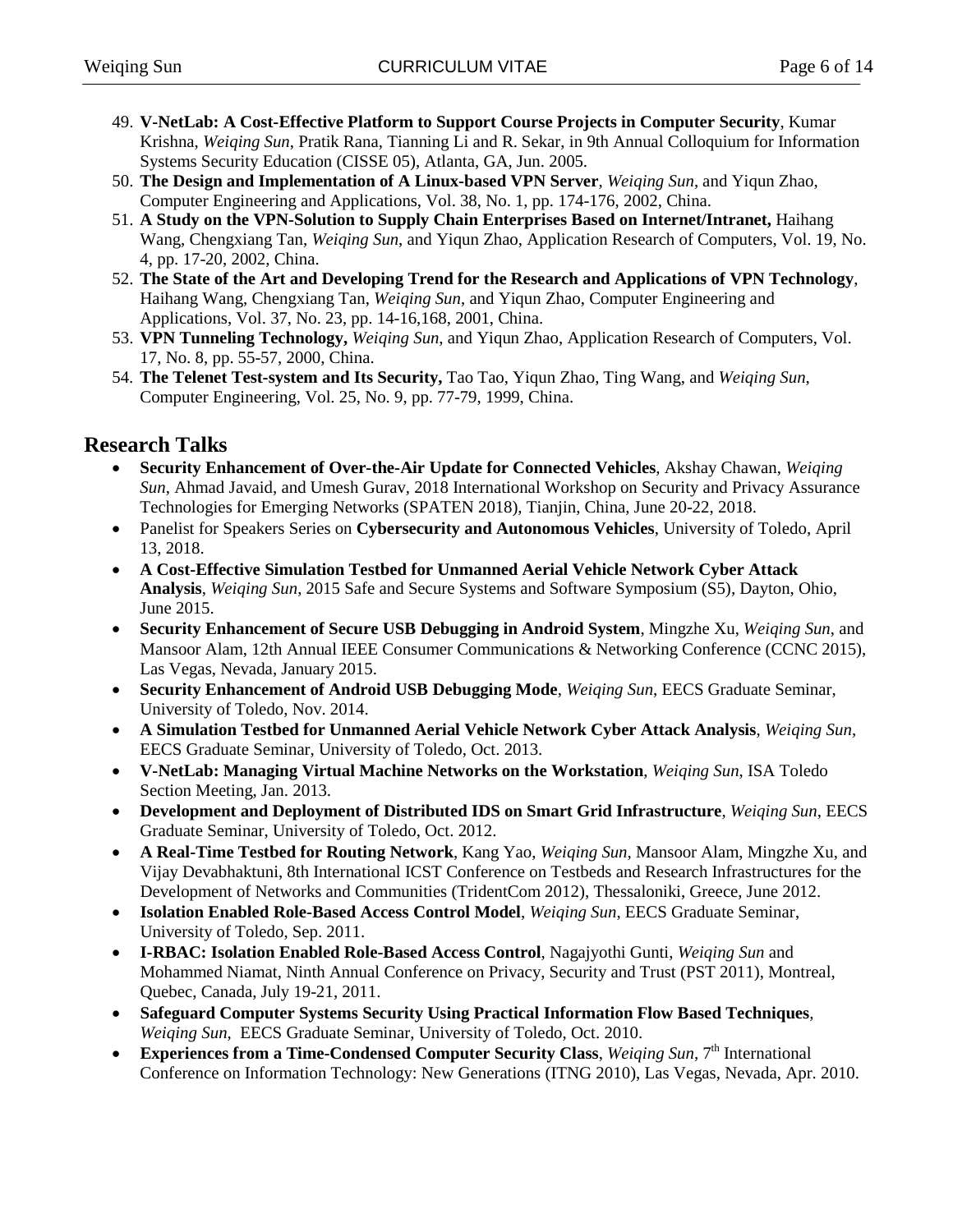- **V-NetLab: An Approach for Realizing Logically Isolated Networks for Security Experiments**, in Workshop on Cyber Security Experimentation and Test (CSET 08), July 2008.
- **Practical Proactive Integrity Preservation: A Basis for Malware Defense**, in 2008 IEEE Symposium on Security and Privacy (S&P 2008), May 2008.
- **Practical Information Flow Based Techniques to Safeguard Host Integrity**, Ph.D. Dissertation Defense, Department of Computer Science, Stony Brook University, May 2008.
- **Safe Execution Environment for Experimentation with Unsafe Software**, in IBM Security and Privacy Day, IBM Watson Research Center, Nov. 2006. (Poster)
- **Safe Execution Environment for Experimentation with Unsafe Software**, in Center for Information Protection: Organizational Workshop, Stony Brook University, July 2006. (Poster)
- **One-way Isolation: An Effective Approach for Realizing Safe Execution Environments**, in ONR review, Arlington, VA, Sep. 2005.
- **One-way Isolation: An Effective Approach for Realizing Safe Execution Environments**, in Graduate Research Conference, Department of Computer Science, Stony Brook University, Apr. 2005.
- **One-way Isolation: An Effective Approach for Realizing Safe Execution Environments**, in 12th Annual Network and Distributed System Security Symposium (NDSS 05), Feb. 2005.
- **Safe Execution Environment for Experimentation with Unsafe Software**, in International Conference on Wireless & Information Technologies (CEWIT) 2004, Woodbury, NY, Sep. 2004. (Poster)
- **Damage Recovery from Malicious Code and Operator Errors**, Ph.D. Research Proficiency Exam, Department of Computer Science, Stony Brook University, Feb. 2004.

## **Grants**

- Google Cloud Platform Education Grant, 2017-2018.
- Development of Tradeoff Analysis and Data Integration Tools, Ohio Department of Transportation, Co-PI, \$220,858, Jan. 2015 ~ Aug. 2017.
- UT Provost Office Research/Travel Grant, \$750, Jan. 2015.
- Development of Transportation Asset Management Decision Support Tools, Ohio Department of Transportation, Co-PI, \$347, 683, July 2013 ~ June 2016.
- Developing a UAV Network Security Testbed for Cyber Security Research, Summer Research Grants, PI (single investigator), University of Toledo,  $$10, 233$ , May  $2013 \sim$  Dec. 2013.
- Isolation Enabled Role-Based Access Control Model, Summer Research Grants, PI (single investigator), University of Toledo, \$10,132, May 2011 ~ Dec. 2011.
- Travel Grant to 2008 IEEE Symposium on Security and Privacy, May 2008.

# **Current Graduate Students**

- *Shahida A. Malik*, Ph.D. (dissertation advisor), Research topic: Wireless network security. Expected graduation: Fall 2022.
- *Farha Jahan*, Ph.D. (dissertation advisor), Research topic: Autonomous systems security. Expected graduation: Fall 2021.
- *Medha Pujari*, M.S. (thesis advisor), Research topic: hybrid security testbed. Expected graduation: Summer 2019.
- *Junhui Xiao*, M.S. (thesis advisor), Research topic: Cyber range game development. Expected graduation: fall 2019.
- *Shriya Vyamajala*, M.S. (project advisor), Research topic: Social network security. Expected graduation: Spring 2019.
- *Shengyuan Wen*, M.S. (project advisor), Research topic: Social network spam detection. Expected graduation: Spring 2020.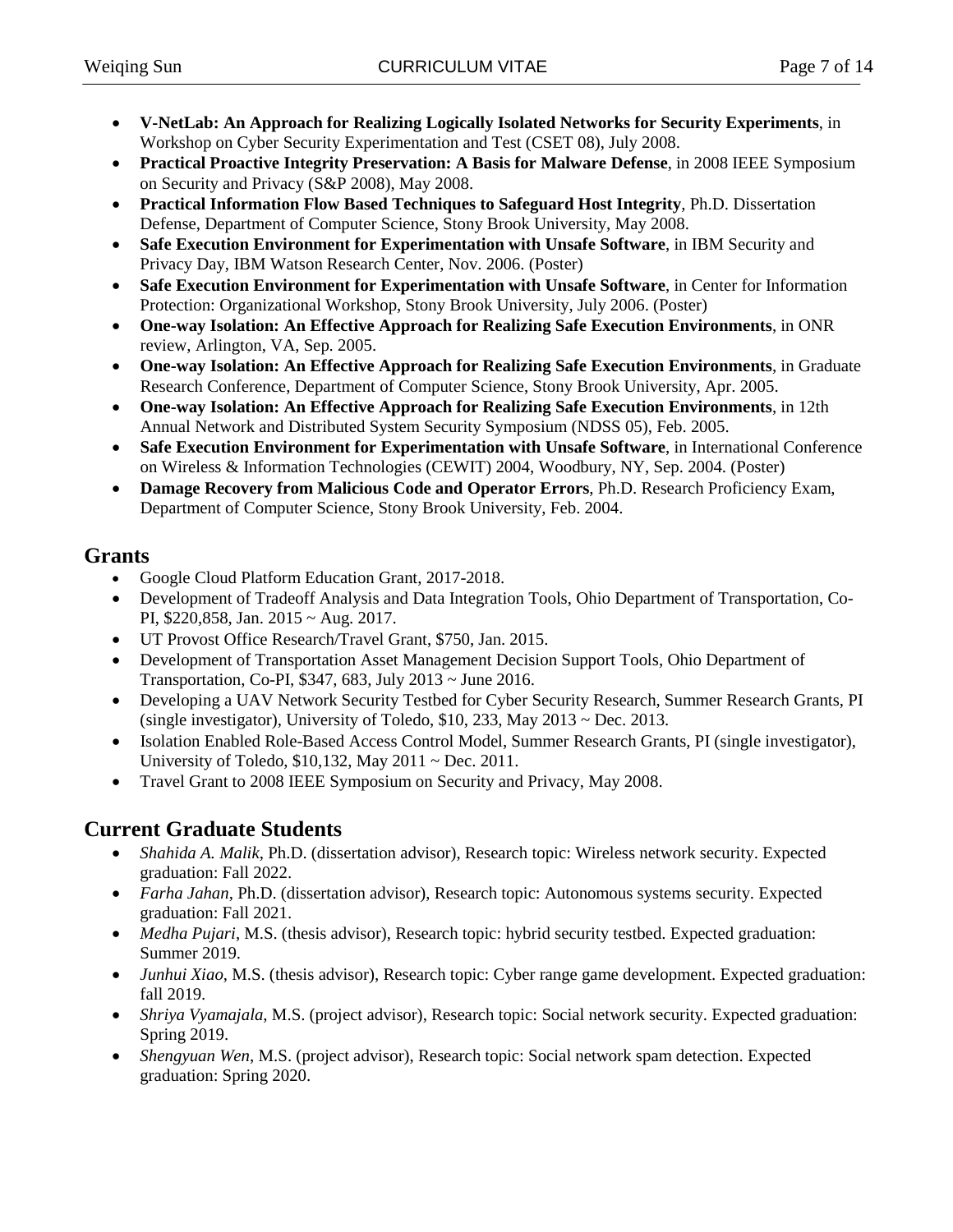- *Priyanka Dwibedi*, M.S. (project advisor), Research topic: LightVN security enhancements. Expected graduation: Spring 2020.
- *Smirti Dwibedi*, M.S. (project advisor), Research topic: Machine learning and security. Expected graduation: Spring 2020.

# **Previous Graduate Students**

## **Ph.D. Students**

- *Quamar Niyaz*, Ph.D. (dissertation advisor), Dissertation: **Design and Implementation of a Deep Learning based Intrusion Detection System in Software-Defined Networking Environment**, July 20, 2017.
- *Jizhou Tong*, Ph.D. (dissertation advisor), Dissertation: **Design and Implementation of the Smart Grid Home Area Network Security Testbed**, January 26, 2017.
- *Yichi Zhang*, Ph.D. (dissertation co-advisor), Dissertation: **Cybersecurity and Reliability of Electric Power Grids in an Interdependent Cyber-Physical Environment**, July 23, 2015.
- *Ahmad Javaid*, Ph.D. (dissertation advisor), Dissertation: **Cyber Security Threat Analysis and Attack Simulation for Unmanned Aerial Vehicle Network**, June 25, 2015.

## **M.S. Students**

- *Akshay Ajay Chawan*, M.S. (thesis advisor), Thesis: **Security Enhancement of Over-The-Air Update for Connected Vehicles**, June 2018.
- *Jhaghapratha Narayanamoorthy*, M.S. (project advisor), Project: Development of a Mobile Platform based on LightVN Testbed. May 2018.
- *Mohammad Rahat Helal*, M.S. (thesis advisor), Thesis: **Efficient Isolation Enabled Role-Based Access Control for Database Systems**, summer 2017.
- *Bo Fu*, M.S. (project advisor), Project: **Implementation of the Battery Model Based on the Lithium Battery and Attack Simulations in the HANSim**, spring 2017.
- *Aditi Upadhyay*, M.S. (project advisor), Project: **Detecting Similar Spam across Online Social Networks**, spring 2017.
- *Yadi Wen*, M.S. (project advisor), Project: **Three-Dimensional Bio-Graphic Website for Biophysicists**, summer 2016.
- *Hailu Xu*, M.S. (thesis advisor), Thesis: **Efficient Spam Detection across Online Social Networks**, summer 2016.
- *Ahmad Maroof Karimi*, M.S. (thesis advisor), Thesis: **Distributed Machine Learning Based Intrusion Detection System**, summer 2016.
- *Wei Liu*, M.S. (thesis advisor), Thesis: **A Light-Weight, Flexible, and Web-based Testbed for Computer & Network Security Experiment**, summer 2016.
- *Shuo Zhang*, M.S. (project advisor), Project: **Programming Language Performance Test**, summer 2016.
- *Sai Kumar Naini*, M.S. (project advisor), Project: **Automatic Network Data Backup Tool**, summer 2016.
- *Thilak Therala*, M.S. (project advisor), Project: **Simulating DDOS Attack Based on HANSim Testbed**, spring 2016.
- *Swapnil Jadhav*, M.S. (project advisor), Project: **Implementation of Security in Vehicle using Security Algorithms**, spring 2016.
- *Ajay Babu Akula*, M.S. (project advisor), Project: **Website Vulnerabilities Attacks**, spring 2016.
- *Farha Jahan*, M.S. (thesis advisor), Thesis: **Implementation of GNSS-GPS Navigation and its Attacks in UAVSim Testbed**, April 9, 2015.
- *Rao Xu*, M.S. (project advisor), Project: **A Web-Based Management and User Access Interface of Light-Weighted Virtual Network Testbed**, Spring 2015.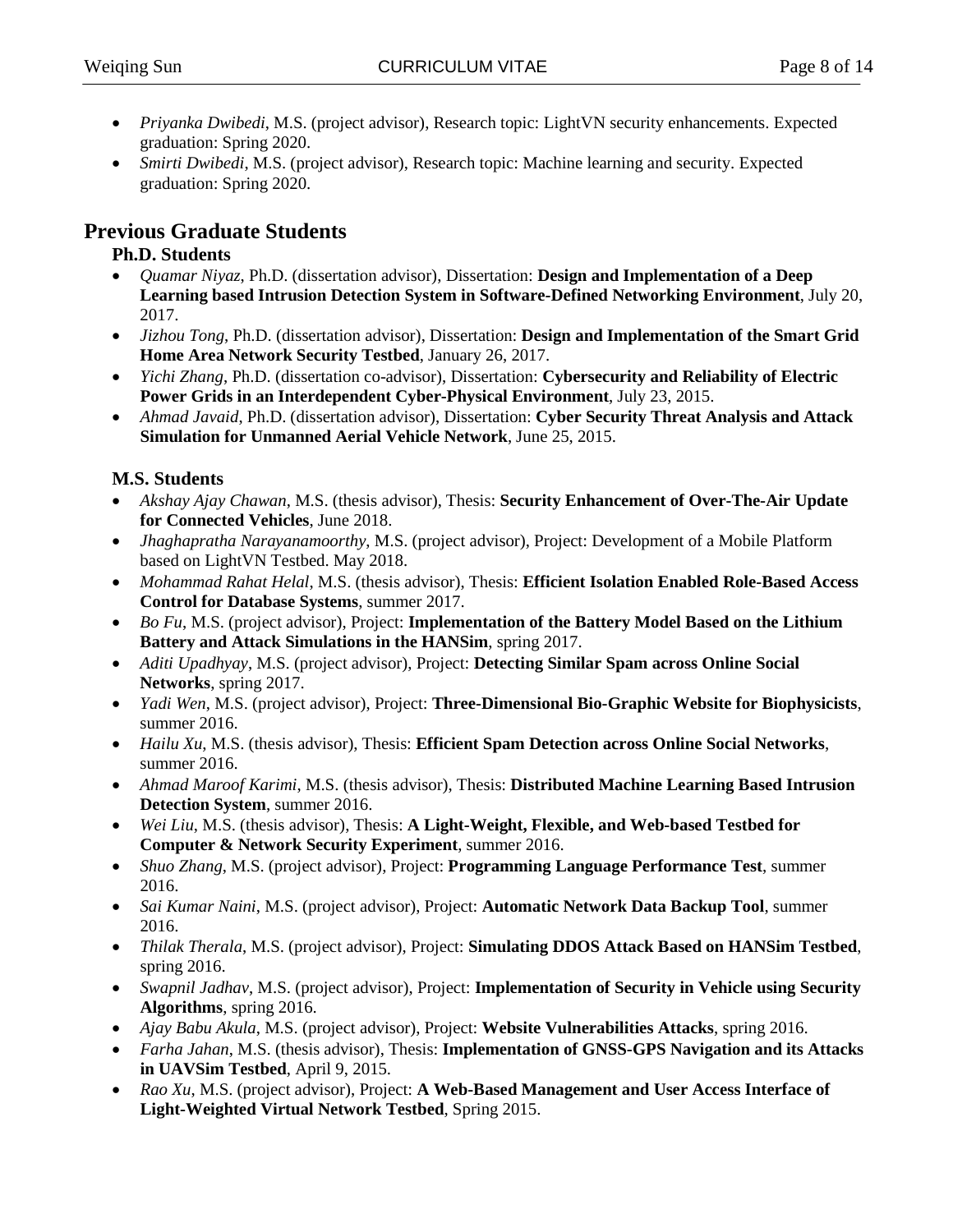- *Kang Liu*, M.S. (project advisor), Project: **Simulation of Smart Home Household Appliances based on Matlab/Simulink**, Spring 2015.
- *Mingzhe Xu*, M.S. (thesis advisor), Thesis: **Security Enhancement of Secure USB Debugging in Android System**, November 13, 2014.
- *Nan Li*, M.S. (project advisor), Project: **A User-friendly Cloud-computing Management Interface**, Spring 2014.
- *Teja Bandaru*, M.S. (project advisor), Project: **An Encryption Scheme to Enhance Data Security in the Cloud**, Fall 2013.
- *Zidong Liu*, M.S. (thesis advisor), Thesis: **A Flexible Role-Based Delegation Model and Its Application in Healthcare Information System**, June 2013.
- *Zhe Li*, M.S. (thesis co-advisor), Thesis: **A Neural Network Based Distributed Intrusion Detection System on Cloud Platform**, Mar. 2013.
- *Benjamin Vickers*, M.S. (project advisor), Project: **Hosted PBX Infrastructure using Cisco Unified Communications Manager and Cisco UCS Server Platform**, May 2012.
- *Swetha Pappala*, M.S. (thesis co-advisor), Thesis: **Device Specific Key Generation Technique for Anti-Counterfeiting Methods Using FPGA Based Physically Unclonable Functions and Artificial Intelligence**, Apr. 2012.
- *Kang Yao*, M.S. (thesis advisor), Thesis: **ARTNet: A Real-Time Testbed for Routing Network**, Mar. 2012.
- *Nagajyothi Gunti*, M.S. (thesis advisor), Thesis: **I-RBAC: Isolation Enabled Role-Based Access Control Model and Its Applications**, Oct. 2011.
- *Ratna Sireesha Singamsetty*, M.S. (thesis co-advisor), Thesis: **Detection of Malicious Nodes in Mobile Adhoc Networks**, Oct. 2011.
- *Yichi Zhang*, M.S. (thesis co-advisor), Thesis**: Distributed Intrusion Detection System in A Multi-Layer Network Architecture of Smart Grids**, Aug. 2011.

# **Graduate Student Thesis/Project Committee Member**

- Ph.D. dissertation defense committee member
	- *Colin Elkin*, Dissertation: Development of Computational Algorithms for Manned and Unmanned Flight Safety, Nov. 5, 2018.
	- *Fathi Amsaad*, Dissertation: A Trusted and Efficient Security Approach for the Detection of Hardware Trojans and Authentication of FPGA-based Systems Nov. 9, 2017.
	- *Abdulwasa Barnawi*, Dissertation: Hybrid PV/ Wind Power System for Different System Design Incorporating Battery Storage and Considering the Stochastic Nature of Renewable Resources Using Renewable Fraction Technique (RFT): Generation Units Planning, Demand Response and Reliability Evaluation, July 29, 2016.
	- *Muslim Mustapa*, Dissertation: PUF based FPGAs for Hardware Security and Trust, July 7, 2015.
	- *Weiling Wang*, Dissertation: An Innovative Synthesis Method of Graphene/Polymer Nanocomposite, Nov. 25, 2014.
	- *Christopher Otieno Adika*, Dissertation: Automated Demand Response Approaches to Household Energy Management in a Smart Grid Environment, Mar. 2014.
	- *Peng Wang*, Dissertation: A Comprehensive Technique for Majority/Minority Logic Synthesis with Applications in Nanotechnology, Dec. 2013.
	- *Rui Yang*, Dissertation: Development of Integrated Building Control Systems for Energy and Comfort Management in Intelligent Buildings, Nov. 2013.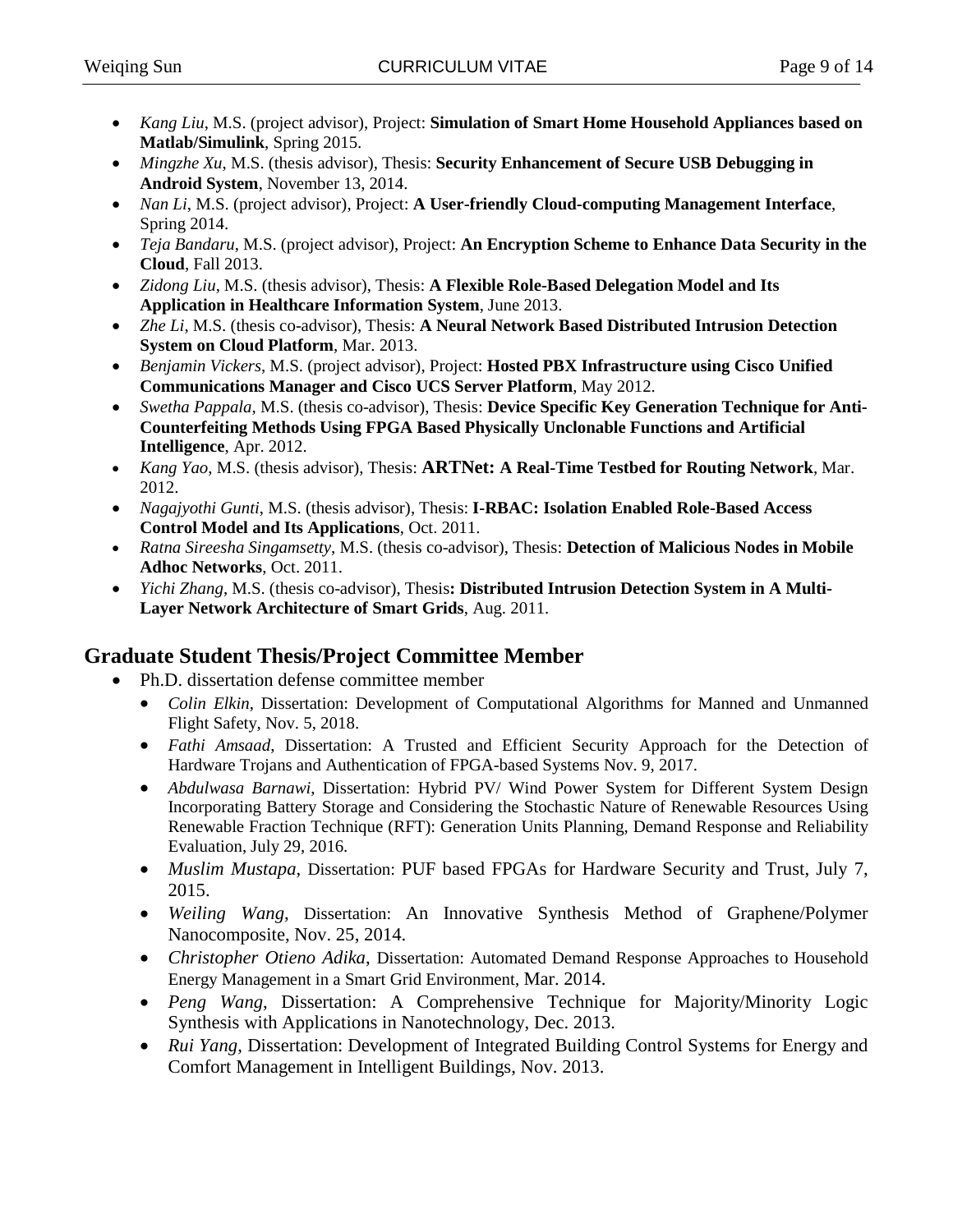- *Zhu Wang*, Dissertation: Multi-agent Control for Integrated Smart Building and Micro-grid Systems, June 2013.
- *Robert C. Green II*, Dissertation: Novel Computational Methods for the Reliability Evaluation of Composite Power Systems using Computational Intelligence and High Performance Computing Techniques, Aug. 2012.
- Ph.D. dissertation proposal defense committee member
	- *Musbah Abdulgader*, Dissertation Proposal: Bio Inspired Evolutionary Fuzzy System for Data Classification, Nov. 30, 2018.
	- *Majed Albogame*, Dissertation Proposal: Enhanced MIMO and TCM-APSK in PTS-OFDMA Wireless System and its Application, Nov. 1, 2018.
	- *Tauheed Khan Mohd*, Dissertation Proposal: Decision-based Multimodal Data Fusion for Controlling Robotic Arm using EMG and Speech, Oct. 16, 2018.
	- *Colin Elkin*, Dissertation Proposal: Development of Computational Algorithms for Manned and Unmanned Flight Safety, Sep. 14, 2018.
	- *Mohammad Faridul Haque Siddiqui*, Dissertation Proposal: Multi-modal emotion recognition through the fusion of Infra-Red and visible images using Deep Learning, May 23, 2018.
	- *Abdulwasa Barnawi*, Dissertation Proposal: Hybrid PV/ Wind Power Systems Incorporating Battery Storage and Considering the Stochastic Nature of Renewable Resources, July 23, 2015.
	- *Yibo Li*, Dissertation Proposal: Study of Switching Mechanism, Performance, and Integration of Low-TEmperature ZnO Based RRAM Devices, April 29, 2015.
	- *Wenchao Lu*, Dissertation Proposal: Self-Compliance Current Limited Transition Metal Oxide Based ReRAM Devices and Applications, April 14, 2015.
	- *Wenbo Chen*, Dissertation Proposal: Transition Metal Oxide Based Resistive Random Access Memory Devices and Applications, April 29, 2015.
	- *Yichi Zhang*, Dissertation Proposal: Trust System Design Optimization in Smart Grid Network Infrastructure, July 2014.
	- *Muslim Mustapa*, Dissertation Proposal: PUF based FPGAs for Hardware Security and Trust, July 2014.
	- *Weiling Wang*, Dissertation Proposal: An Innovation Synthesis Method of Graphene/Polymer Nanocomposite, Apr. 2014.
	- *Christopher Otieno Adika*, Dissertation Proposal: Autonomous Appliance Scheduling for Household Energy Management, Nov. 2013.
	- *Rui Yang*, Dissertation Proposal: Development of Integrated Building Control Systems for Energy and Comfort Management in Intelligent Buildings, Mar. 2013.
	- *Zhu Wang*, Dissertation Proposal: Multi-agent Control for Integrated Smart Building and Micro-grid Systems, May 2012.
	- *Robert C. Green II*, Dissertation Proposal: Probabilistic Reliability Evaluation of Power Systems Based on Intelligent State Space Pruning: Focusing on High Performance Metaheuristics, May 2011.
- M.S. thesis defense committee member
	- *Sharad Kumar*, Thesis: Analysis of Machine Learning Modeling Attacks on Ring-Oscillator based Hardware Security, Nov. 6, 2018
	- *Md Tanzin Farhat*, Thesis: An Artificial Neural Network Based Security Approach of Signal Verification in Cognitive Radio Network, Aug. 2, 2018
	- *Safia Rahmat*, Thesis: A Hybrid Network Traffic-Based Malware Detection Approach for Android and Traditional Networked Systems, May 23, 2018
	- *Merl Creps*, Thesis: A Supervised Machine Learning Approach Using Object-Oriented Programming Principles, Apr. 25, 2018
	- *Muhtadi Choudhury*, Thesis: An analysis of a novel, area-efficient and stage configurable ROPUF, July 11, 2017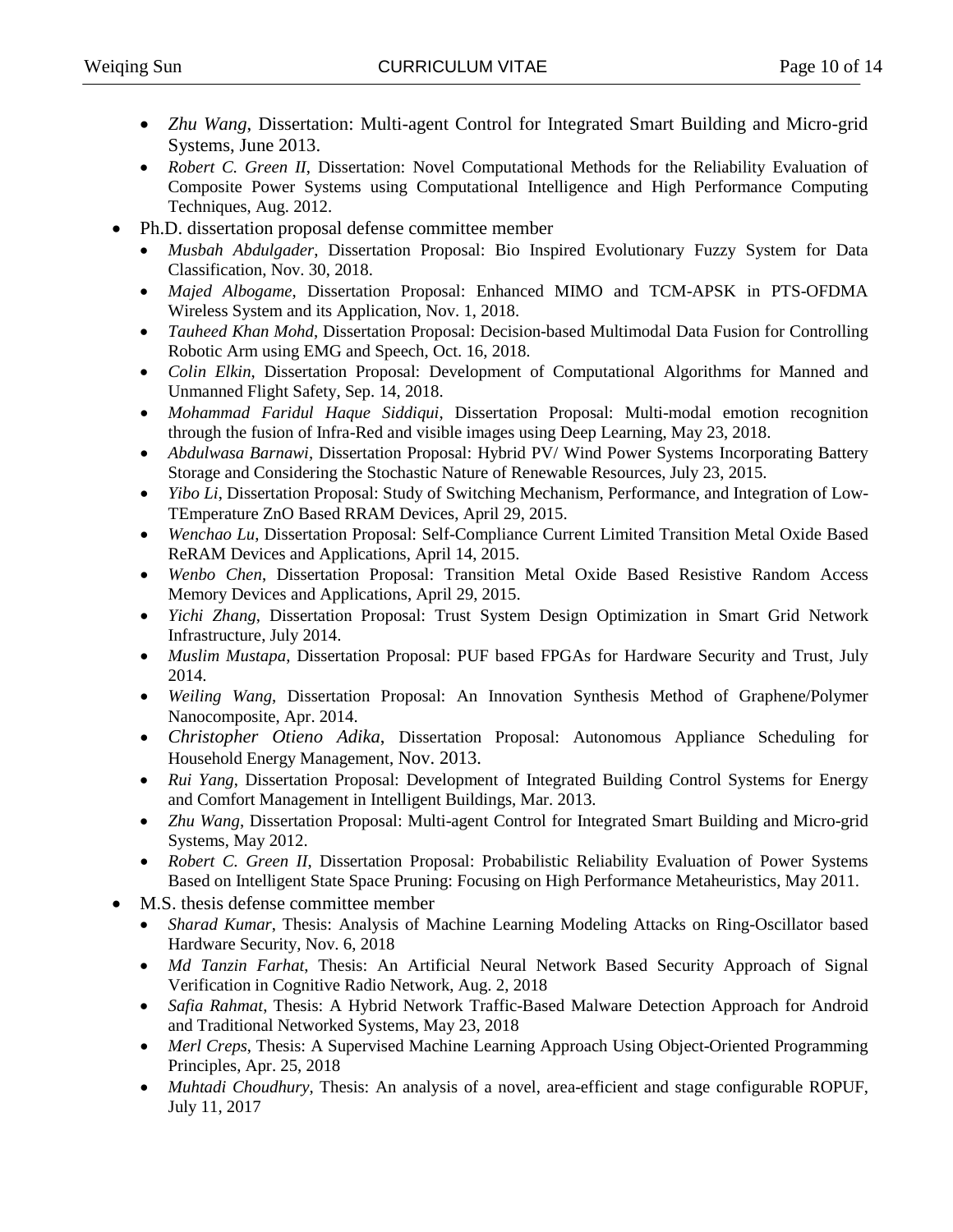- *Tamzidul Hoque*, Thesis: Ring Oscillator based Hardware Trojan detection, April 30, 2015.
- *Swetha Gujja*, Thesis: Temperature Variation Effects on Asynchronous PUF Design using FPGAs, Dec. 4, 2014.
- *Boming Nie*, Thesis: Calculation of Energy Consumption by Plug-in Hybrid Electric Vehicles in a City Based on MATSIM Simulation Software, Nov. 24, 2014.
- *Nuwan Rajika Kumarasiri*, Thesis: Development of Novel Algorithms for Localization in Wireless Sensor Networks, Nov. 4, 2014.
- *Kavya Vittala*, Thesis: Interconnect Modeling and Lifetime Failure Detection in FPGAs using Delay Faults, July 2014.
- *Hussein S. Al-Olimat*, Thesis: Optimizing Cloudlet Scheduling and Wireless Sensor Localization using Computational Intelligence Techniques, June 2014.
- *Srujana Adusumilli*, Thesis: Development of Statistical Learning Techniques for INS and GPS Data Fusion, Apr. 2014.
- *Wanyun Zhong*, Thesis: Chilled Water Storage for Effective Energy Management in Smart Buildings, March 2014
- *Xiaohui Song*, Thesis: FPGA Implementation of a Support Vector Machine based Classification System and its Potential Application in Smart Grid, Aug. 2013.
- *Priyanka Gadde*, Thesis: A BIST Architecture for Testing LUTs in a Virtex-4 FPGA, July 2013.
- *Roshan Silwal*, Thesis: Asynchronous Physical Unclonable Function using FPGA-based Sef-Timed Ring, May 2013.
- *Ernest Ansu-Gyeabour*, Thesis: Community-based Optimal Scheduling of Smart Home Appliances Incorporating Occupancy Error, Mar. 2013.
- *Victor-Juan Webb*, Thesis: Design of a 380 V/24 V DC Micro-Grid for Residential DC Distribution, Nov. 2012.
- *Jibo Zhao*, Thesis: An Efficient Wide-Speed Direct Torque Control Based on Fuzzy Logic Technique, Nov. 2012.
- *Sravani Kristen*, Thesis: Optimization of Built-In Self Test Circuitry for the SoC Embedded Cores, Apr. 2011.
- *Haoyue Li*, Thesis: Wi-Fi Data Transmission Employing Microcontroller and Wi-Fi CompactFlash Card, Nov. 2010.
- M.S. research project committee member
	- *Mahbubur Rahman*, Project: Household Energy Management with the Integration of the Distributed Energy Resources and Short-term Forecasting, summer 2015.
	- *Tauheed Khan Mohd*, Project: Multimodal Mathematical Input through Static Meaning to Syntax Binding, summer 2015.
	- *Rajasekhar Komirshetty*, Project: A New Buck-Boost Converter Topology for Adjustable-Speed BLDC Motor Driver, spring 2015.
	- *Akash Achanta*, Project: Multiple Database Manager, spring 2015.
	- *Agastya Kakarla*, Project: Reactive Power compensation utilizing RES with interconnection to the Grid system, spring 2015.
	- *Sumanth Yada*, Project: BLDC motor performance analysis using PFC zeta converter in hybrid electrical vehicle applications, fall 2014.
	- *Hemanth Vajje*, Project: Stand Alone Hybrid Power Generation Systems in Radial Distribution Grid System, fall 2014.
	- *Mohammed Atifuddin Ansari*, Project: Optimal Design of a PV-Wind Hybrid Power System using Integer Programming, fall 2014.
	- *Seshasai Pavan Kumar Mantripragada*, Project: Threats to Cloud Computing and Their Implications, May 2014.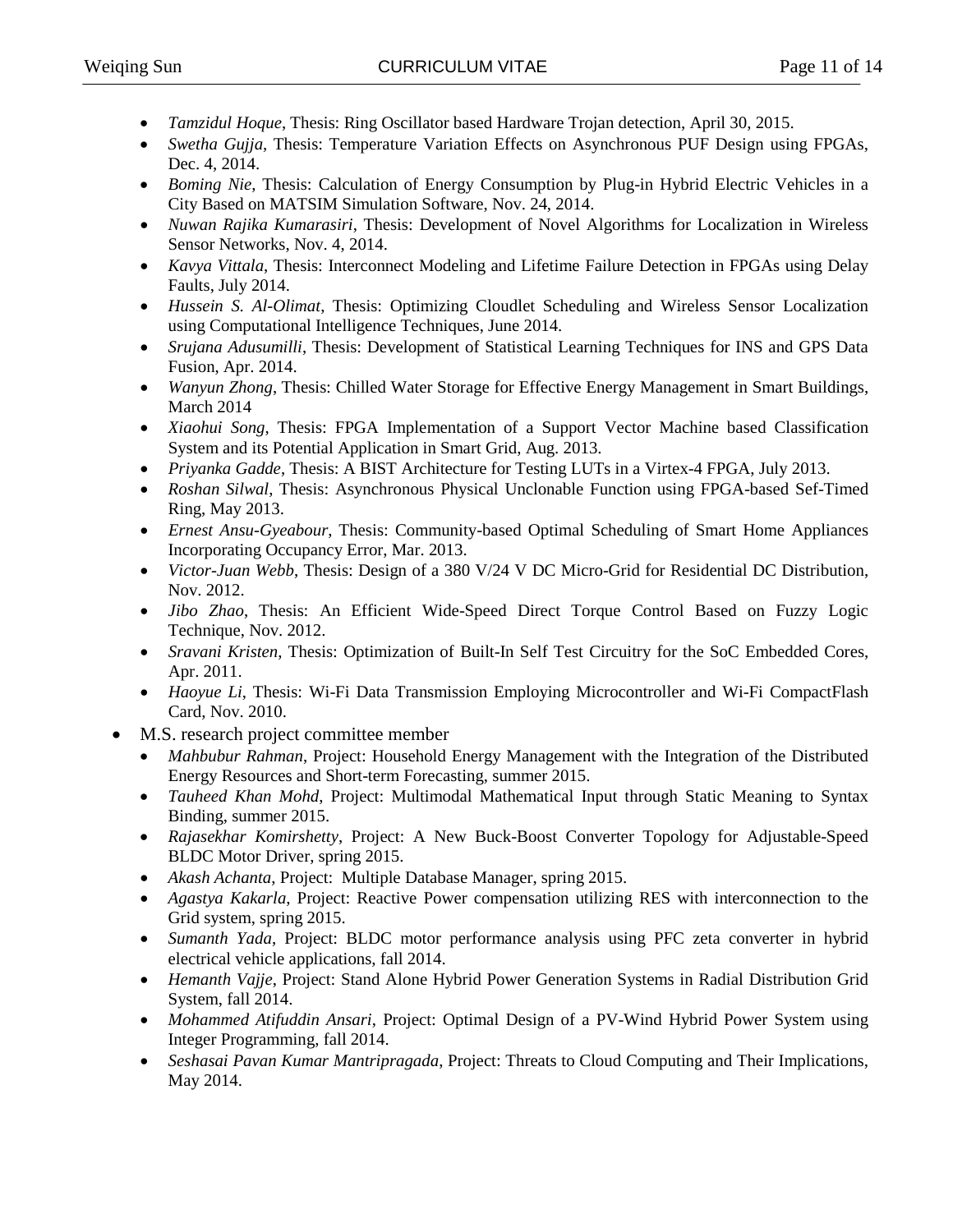- *Sailesh Jakkamsetti*, Project: Enhanced Dynamic Performance of Wind Turbines in Power Grid Uisng STATCOM, May 2014.
- *Anuroopareddy Vanteru*, Project: Opinion Mining and Sentiment Analysis, May 2014.
- *Christopher Lemons*, Project: OpenStack An Open Source, Scalable, Cloud Computing Software, May 2013.
- *Srikanth Komirishetty*, Project: Modeling and Simulation of SPMC Based Cycloconverter, May 2013.
- *Asma Khan*, Project: Multi-Layered Intrusion Detection System for Cyber Security of Smart Grid, June 2012.
- *Yuan Jing*, Project: Intelligent Buildings Control Design, May 2012.
- *Nikilesh Kopparthi*, Project: Agent based control of a Micro Grid, May 2012.
- *Sasikala Sreerama*, Project: Wind Diesel Hybrid Power Systems, Dec. 2011.
- *Aaron Myers*, Project: Analysis of Faults and Error Reduction in a Middleware Software System, May 2010.

# **Undergraduate Senior Capstone Project Advisees**

- CodeWeGo, *Carla Marzari, Zachary Podbielniak, Rita Ablordeppey, and Jacob Perkins,* fall 2018
- Ransomeware Defense Simulator, *Alex Compora, Benjamin Schafer, and Eric Wright*, fall 2018
- RescU Drone, *Yossef Zegeye, Moody Melebari, Jeffrey Powell, Arlyn Davis Jr, Haben Ayalew, and Mohammed Aldakhil*, spring 2018.
- The Smart Panty, *Cameron Brown, Travis Chase, Robert Lindsey, Kavon Murden and Michael Seemann*, fall 2015.
- Android Card Suite, *Devan Tilly, Joseph Varnes, Matthew Chapman, Zachary Gledhill and Josh Miller*, spring 2015.
- Quickseat, *Zachary Ladwig, Theodora Junkins and Kurt Nissen*, spring 2015.
- Gymtrackr, *Andrew Jones, Adam Servis, Kodie Glosser and Greg Bute*, spring 2015.
- Student Response Systems, *Fikret Buyukkomurcu, Xiang Pan, David Pugh, Ryan Rapini, Diego Rasgado and Rodrigo Vego*, spring 2014.
- A Healthcare Information System with Improved Access, *Kyle Dannemiller, Rob Harbaugh and Kevin Gardner*, spring 2013.
- V-NetLab: Managing Virtual Machine Networks on the Workstation, *Jon Kamper, Jeff Myers, Vivek Patel and David Stovicek*, fall 2012.
- Distributed System Platform, *Mingzhe Xu and Ziyan Zhao*, spring 2011.
- V-NetLab, *Erik Boyer, Chris Indoe and Jeff Kobe*, spring 2011.
- D.R.E.A.M Data Replication, Extraction and Management, *Djogo Amadje, Andrew Lechlak and David Tardich*, spring 2011.
- VNET Platform, *John Holub, Chris Koehnke and Zainab Yousef*, spring 2010.
- Virtual Personal Trainer, *Jameel Aftab, Ani Agadzhanyan, Alec Byrne, Eric Dancy, Troy Fulkert, Andrew Murphy and Sean Nestor*, spring 2010.
- Shopping Cart Screen, *Adel Al Akeel, Hassan Alabkary, Sultan Alali, Mohammed Alawad, Eisa Almohammad and Mohammed Alrajhi*, fall 2009.
- Supernodal Approach to IT Asset Management in Secure Environments, *Nick Fraker and Katrina Schudel*, fall 2009.

# **University Service**

- Technology Takes the Wheel Planning Committee, College of Engineering, University of Toledo, spring 2018-present.
- UT Pan Collegiate Task Force on Cyber Security and Big Data Analytics, fall 2017-summer 2018.
- UT Cyber Security advisory committee member, spring 2015-spring 2017.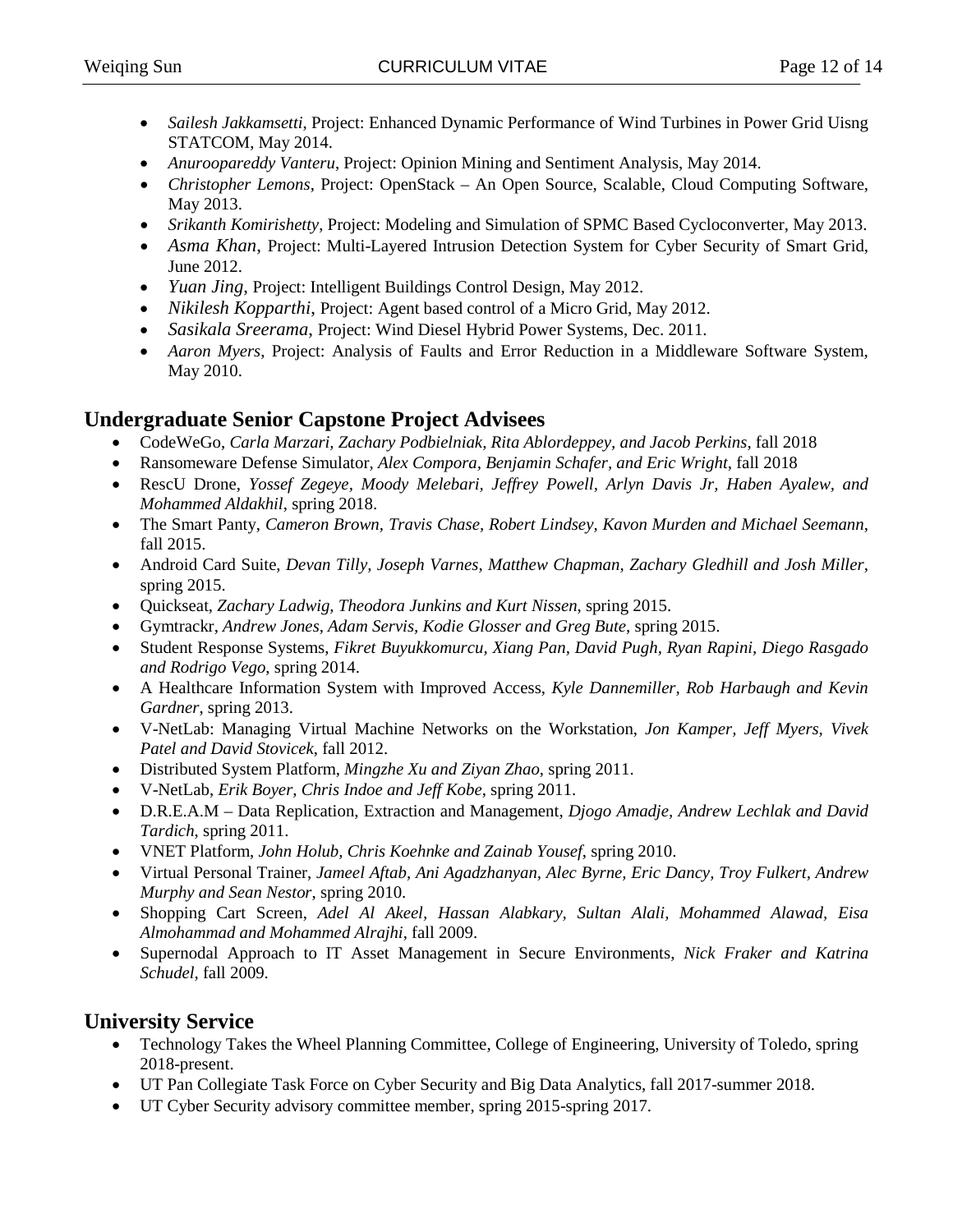- College of Engineering Strategic Planning Graduate Committee Workgroup, fall 2017-spring 2018.
- Department personnel committee (DPC) chair, fall 2017-summer 2018.
- Department personnel committee (DPC) member, fall 2015-summer 2017.
- ET Chairman search committee member, summer 2018-present.
- ET Department Lab Coordinator search committee member, fall 2017.
- Faculty search committee member for EE/CSE visiting assistant professor position, fall 2017.
- Faculty search committee member for EE position, fall 2015.
- Faculty search committee member for CSE position, fall 2014 spring 2015.
- Faculty search committee member for EE position, fall 2014 spring 2015.
- Faculty search committee member for CSET position, spring/summer 2010.
- Department open houses to welcome new students, spring 2009 spring 2018.
- ABET accreditations (TAC and CAC) for CSET/IT programs, fall 2008, fall 2011 and fall 2017.

# **Professional Service**

- DriveOhio Working Group on Data, Analytics, and Security, September 2018-present.
- Editorial board member, International Journal of Computer and Software Engineering, 2016-present.
- Session Chair, Track on Security, Privacy and Content Protection, 12th Annual IEEE Consumer Communications & Networking Conference (CCNC 2015), Las Vegas, Nevada, January 2015.
- Chair, Special Track on Smart Grid Security, International Conference on Information Technology: New Generations (ITNG), 2014.
- Program Committee Member, 2nd Annual International Conference on Information System and Artificial Intelligence (ISAI2017).
- Program Committee Member, The International Conference on Artificial Intelligence and Computer Engineering (AICE2017).
- Program Committee Member, International Conference on Health Information Science, 2013-2018.
- Program Committee Member, International Symposium on Networking and Wireless Communications, 2011, 2012.
- Program Committee Member, International Conference on Information Technology: New Generations (ITNG), Track on High-Performance Computing Architectures, 2012-2015.
- Session Chair, 41st ACM Technical Symposium on Computer Science Education (SIGCSE), 2010.
- Grant reviewer, NSF Experimental Program to Stimulate Competitive Research (EPSCoR), Mar. 2018.
- Grant reviewer, NSF Experimental Program to Stimulate Competitive Research (EPSCoR), Apr. 2017.
- Grant reviewer, US Netherlands Privacy Cyber Security programme, Sep. 2017.
- Reviewer, Mastering AngularJS for .NET Developers, ISBN: 139781783553983, PACKT publishing, April 2015.
- Reviewer, IEEE Access, Oct. 2018.
- Reviewer, Jordanian Journal of Computers and Information Technology, Sep. 2018.
- Reviewer, IEEE Transactions on Cloud Computing, Sep. 2018.
- Reviewer, International Journal of Network Management, Apr. 2018.
- Reviewer, IEEE Transactions on Dependable and Secure Computing, Mar. 2018.
- Reviewer, IEEE Control Systems Letters, Nov. 2017.
- Reviewer, Journal of Information Security and Applications, 2017.
- Reviewer, IEEE Communication Magazine, 2017.
- Reviewer, International Journal of Communication Systems, Dec. 2016.
- Reviewer, Frontiers of Information Technology & Electronic Engineering, Oct. 2016.
- Reviewer, Computer Networks, 2016.
- Reviewer, IEEE Transactions on Automatic Control, 2015.
- Reviewer, IEEE Transaction on Industrial Electronics, 2016.